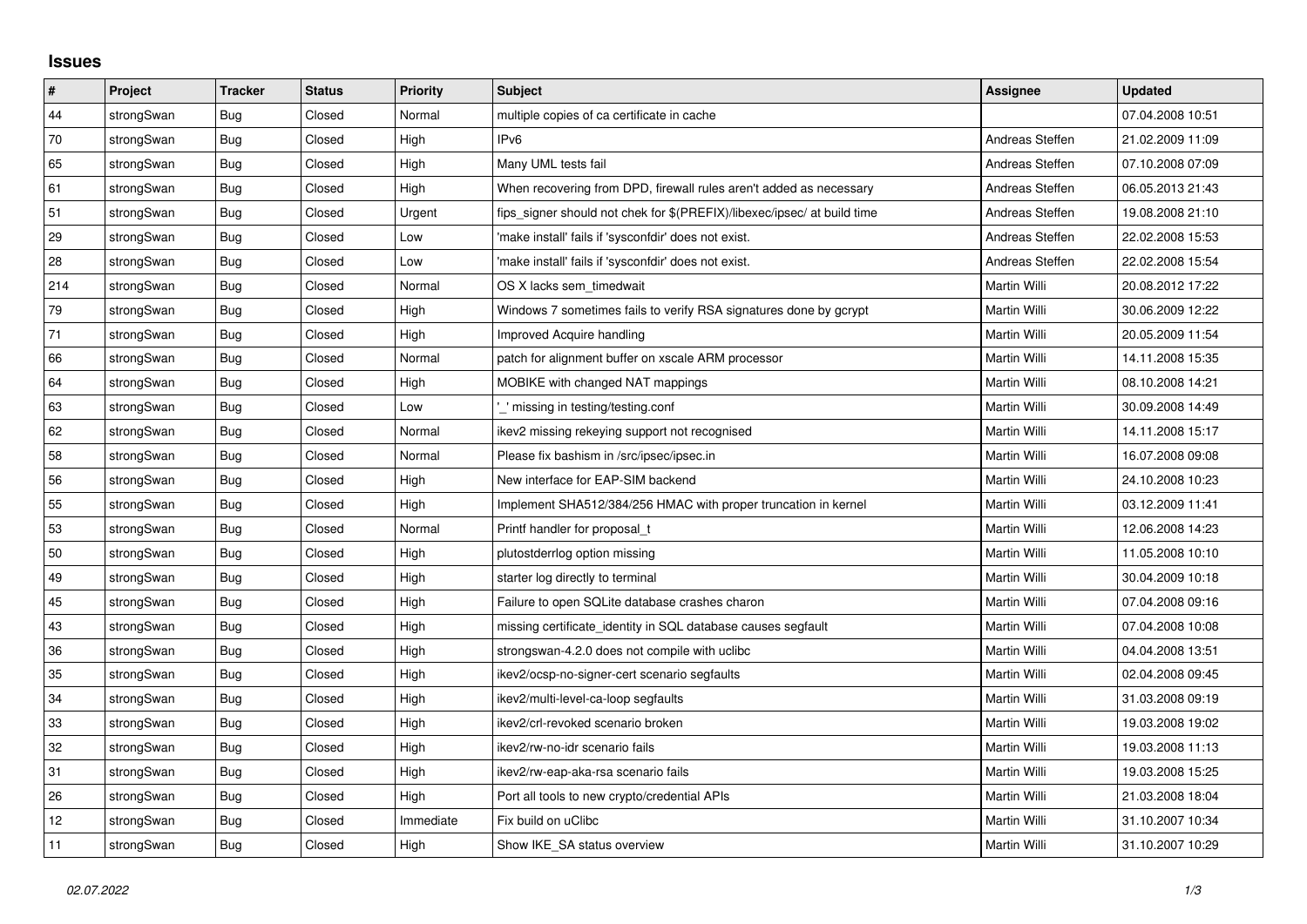| $\vert$ # | Project    | <b>Tracker</b> | <b>Status</b> | <b>Priority</b> | Subject                                                                     | Assignee              | <b>Updated</b>   |
|-----------|------------|----------------|---------------|-----------------|-----------------------------------------------------------------------------|-----------------------|------------------|
| 10        | strongSwan | <b>Bug</b>     | Closed        | High            | distribution cannot be built because logout.cs template is missing in trunk | Martin Willi          | 18.09.2007 07:43 |
| 8         | strongSwan | Bug            | Closed        | Urgent          | MOBIKE selects disappearing IPv6 address                                    | <b>Martin Willi</b>   | 05.07.2007 09:03 |
| 52        | strongSwan | Bug            | Closed        | High            | Migrate ESP sequence number in update_sa                                    | <b>Tobias Brunner</b> | 25.06.2008 08:40 |
| 38        | strongSwan | Feature        | New           | Low             | OCSP in IKE payload, RFC4806                                                |                       | 19.12.2014 14:20 |
| 57        | strongSwan | Feature        | Closed        | Normal          | new pluto connection option: verify_identifier                              | Andreas Steffen       | 25.07.2013 10:07 |
| 129       | strongSwan | Feature        | Assigned      | Normal          | Relations between ike/child/peer_cfg                                        | Martin Willi          | 06.02.2012 10:50 |
| 128       | strongSwan | Feature        | Closed        | Normal          | Plugin dependencies                                                         | Martin Willi          | 06.02.2012 10:51 |
| 100       | strongSwan | Feature        | Closed        | Normal          | Derive traffic selectors from authentication process                        | Martin Willi          | 23.07.2010 16:53 |
| 78        | strongSwan | Feature        | Closed        | Normal          | Integrity tester for libstrongswan and all plugins.                         | Martin Willi          | 27.06.2009 16:19 |
| 76        | strongSwan | Feature        | Closed        | Normal          | crypto test framework                                                       | <b>Martin Willi</b>   | 12.06.2009 11:31 |
| 67        | strongSwan | Feature        | Closed        | Normal          | Implement DH groups 22-24                                                   | Martin Willi          | 19.04.2010 14:51 |
| 60        | strongSwan | Feature        | Closed        | High            | Implement draft-sheffer-ikev2-gtc-00 with PAM password verification         | <b>Martin Willi</b>   | 22.08.2008 12:59 |
| 59        | strongSwan | Feature        | Closed        | High            | Add additinal signal dependent parameter to bus                             | Martin Willi          | 29.07.2008 11:04 |
| 54        | strongSwan | Feature        | Closed        | High            | <b>EAP-Identity Server functionality</b>                                    | Martin Willi          | 22.08.2008 12:55 |
| 48        | strongSwan | Feature        | Closed        | High            | Parallel trustchain verification                                            | <b>Martin Willi</b>   | 16.04.2008 11:33 |
| 47        | strongSwan | Feature        | Closed        | High            | <b>RNG API</b>                                                              | Martin Willi          | 16.04.2008 11:27 |
| 46        | strongSwan | Feature        | Closed        | High            | DNS resolving for hosts in ike_cfg                                          | Martin Willi          | 09.06.2008 09:34 |
| 42        | strongSwan | Feature        | Closed        | High            | CFG attribute handler framework                                             | Martin Willi          | 28.04.2009 10:23 |
| 41        | strongSwan | Feature        | Closed        | High            | CFG attribute provider framework                                            | Martin Willi          | 16.04.2008 11:24 |
| 40        | strongSwan | Feature        | Closed        | High            | NetworkManager support                                                      | Martin Willi          | 22.08.2008 12:54 |
| 39        | strongSwan | Feature        | Rejected      | High            | Configuration support in Manager                                            | Martin Willi          | 04.07.2014 11:07 |
| 30        | strongSwan | Feature        | Closed        | High            | Certificate caching                                                         | Martin Willi          | 02.04.2008 14:50 |
| 27        | strongSwan | Feature        | Closed        | High            | Create a database API                                                       | <b>Martin Willi</b>   | 19.02.2008 15:16 |
| 25        | strongSwan | Feature        | Closed        | High            | alternative crypto implementation                                           | Martin Willi          | 31.05.2008 09:49 |
| 24        | strongSwan | Feature        | Closed        | High            | Update doxygen documentation                                                | Martin Willi          | 22.02.2008 16:07 |
| 23        | strongSwan | Feature        | Closed        | Low             | PKCS#11 based smartcard implementation                                      | <b>Martin Willi</b>   | 12.10.2010 13:42 |
| 22        | strongSwan | Feature        | Closed        | High            | OCSP support                                                                | Martin Willi          | 10.03.2008 18:41 |
| 21        | strongSwan | Feature        | Closed        | High            | CRL support                                                                 | Martin Willi          | 10.03.2008 18:40 |
| 20        | strongSwan | Feature        | Closed        | High            | Pluggable fetcher plugins                                                   | Martin Willi          | 18.02.2008 09:58 |
| 19        | strongSwan | Feature        | Closed        | High            | Include EAP-MD5 into trunk                                                  | Martin Willi          | 13.12.2007 09:48 |
| $18\,$    | strongSwan | Feature        | Closed        | High            | Merge EAP-AKA module into trunk                                             | Martin Willi          | 13.12.2007 09:47 |
| 17        | strongSwan | Feature        | Closed        | High            | Pluggable crypto modules                                                    | Martin Willi          | 15.02.2008 09:36 |
| 16        | strongSwan | Feature        | Closed        | High            | Generic plugin architecture                                                 | Martin Willi          | 15.02.2008 09:37 |